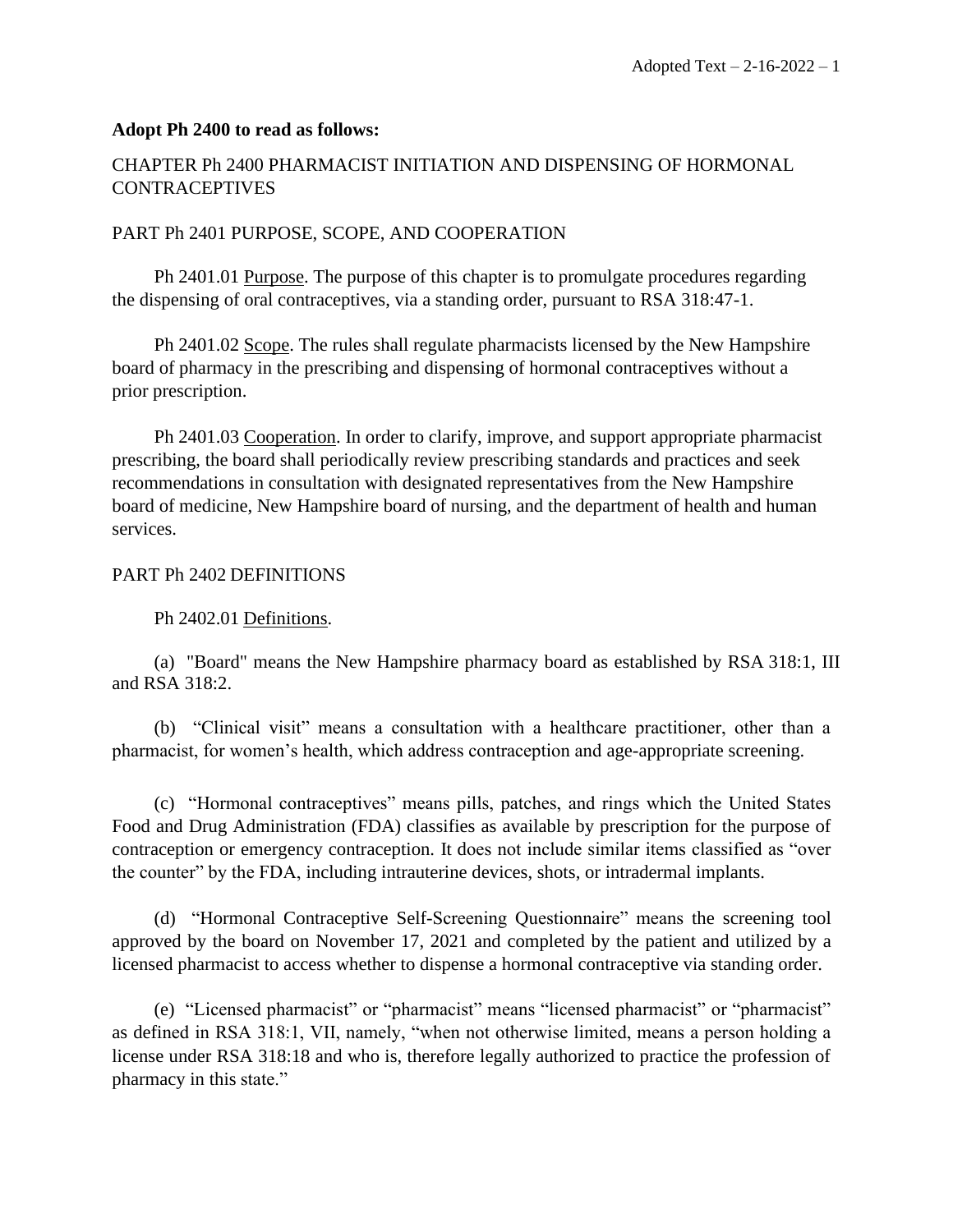(f) "Model statewide protocol" means a protocol for dispensing hormonal contraceptives pursuant to RSA 318:47-1 jointly developed by the board of medicine, the board of nursing, and the department of health and human services.

(g) "Outpatient contraceptive services" means hormonal contraceptive prescribing and dispensing services provided by the licensed pharmacist as specified in RSA 318:47-1.

(h) "Practitioner" or "licensed practitioner" means "practitioner" or "licensed practitioner" as defined in RSA 318:1, XV, namely, "means any person who is lawfully entitled to prescribe, administer, dispense, or distribute legend drugs to patients."

(i) "Standard algorithm" means the "Standard Procedures Algorithm for New Hampshire RPH Prescribing of Contraceptives" dated 11/17/2021 developed based upon the following select procedures and recommendations adopted by the U.S. Centers for Disease Control and Prevention:

> (1) U.S. Medical Eligibility Criteria (MEC) for Contraceptive Use, revised July 29, 2016, available as specified in Appendix B; and

> (2) U.S. Selected Practice Recommendations (SPR) for Contraceptive Use, revised July 29, 2016, available as specified in Appendix B.

(j) "Standing order" means a written and signed protocol authored by one or more physicians licensed under RSA 329:12 or one or more advanced practice registered nurses licensed under RSA 326-B:18.

# PART Ph 2403 PHARMACIST REQUIREMENTS FOR CERTIFICATION

Ph 2403.01 Pharmacist Requirements. In order to dispense hormonal contraceptives, a pharmacist shall:

(a) Complete an Accreditation Council for Pharmacy Education approved training program for hormonal contraceptives;

(b) Have a private area designed to maintain privacy and confidentiality of the patient and is not susceptible to distractions of the pharmacist; and

(c) Construct, maintain, and follow written policies and procedures that establish a course of action which the pharmacist shall follow, that includes, but is not limited to, information regarding:

- (1) Adverse reactions;
- (2) Compliance with the U.S. MEC, U.S. SPR and the "Standard Procedures Algorithm for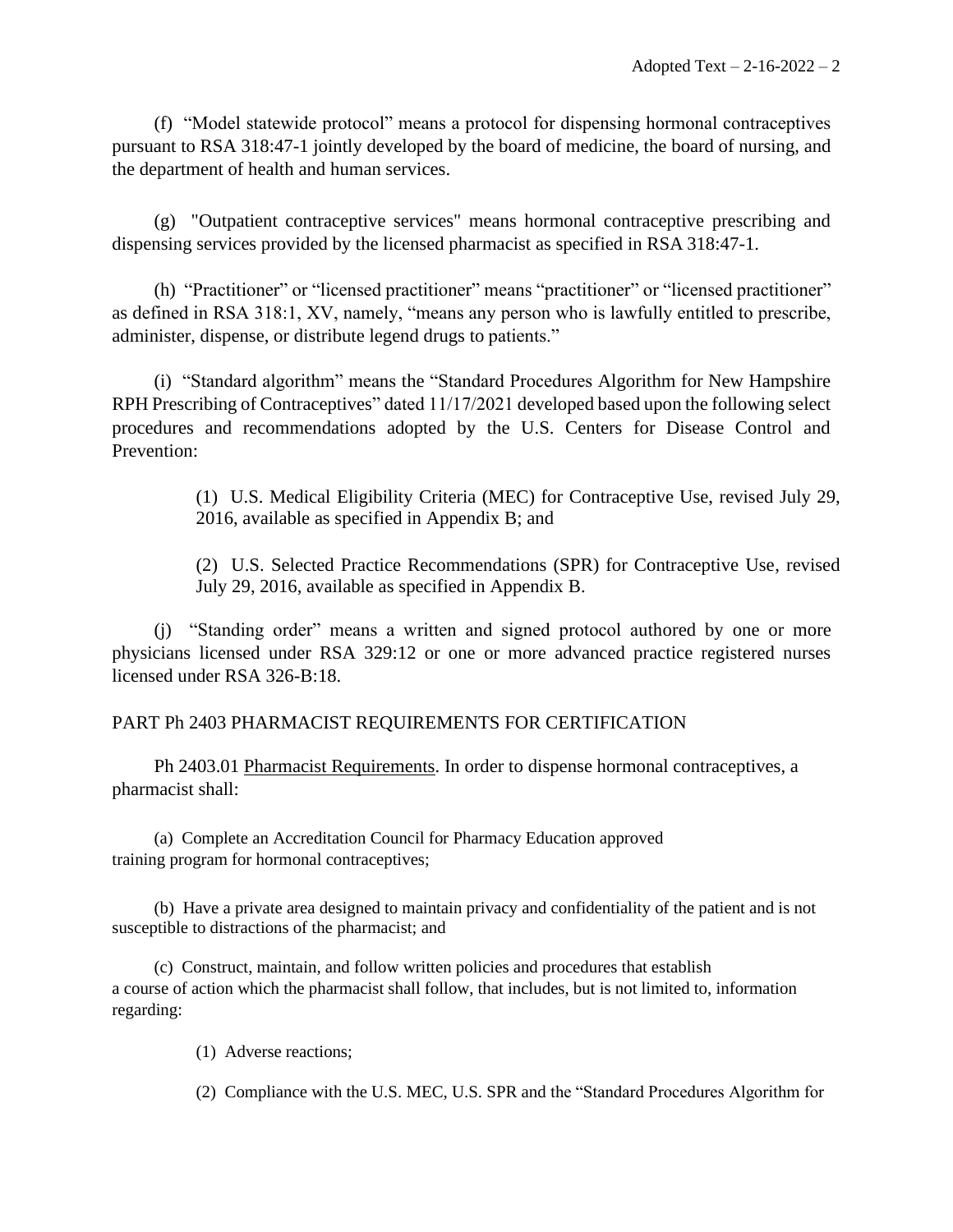New Hampshire RPH Prescribing of Contraceptives", dated November 17, 2021, available on the boards web site, [https://www.oplc.nh.gov/board-pharmacy-forms-and-documents;](https://www.oplc.nh.gov/board-pharmacy-forms-and-documents)

(3) Patient confidentiality;

(4) How to appropriately screen patients and determine when to refer to a healthcare provider; and

(5) The process to dispense the hormonal contraceptive.

#### PART Ph 2404 PROCEDURES FOR PRACTICE

Ph 2404.01 Initiation and Dispensing Procedure. A pharmacist who engages in hormonal contraceptive initiation and dispensing shall:

(a) Provide each patient who seeks hormonal contraceptives with a board-supplied standardized information sheet, written in plain language, regarding the hormonal contraceptive being dispensed, which includes, but is not limited to:

- (1) An indication for the use of the hormonal contraceptive;
- (2) The importance of follow up care; and
- (3) Health care referral information;

(b) Have the patient complete an initial screening using the "Hormonal Contraceptive Self-Screening Questionnaire" dated November 17, 2021, available on the boards web site, [https://www.oplc.nh.gov/board-pharmacy-forms-and-document](https://www.oplc.nh.gov/board-pharmacy-forms-and-documents)**s**;

(c) Have the patient complete any renewal screening identified through the use of the "Hormonal Contraceptive Self-Screening Questionnaire" dated November 17, 2021, available on the boards web site,<https://www.oplc.nh.gov/board-pharmacy-forms-and-documents>;

(d) Ensure each patient is an appropriate candidate for receiving hormonal contraceptives, as dictated by the U.S. MEC, U.S. SPR revised July 29, 2016, available as specified in Appendix B and the "Standard Procedures Algorithm for New Hampshire RPH Prescribing of Contraceptives", dated November 17, 2021 available on the boards web site, <https://www.oplc.nh.gov/board-pharmacy-forms-and-documents>, and refer to a health care practitioner, if appropriate;

(e) Identify the medication being dispensed to the patient and counsel the patient regarding, but not limited to, adverse effects, follow up appointments, and the instructions for use;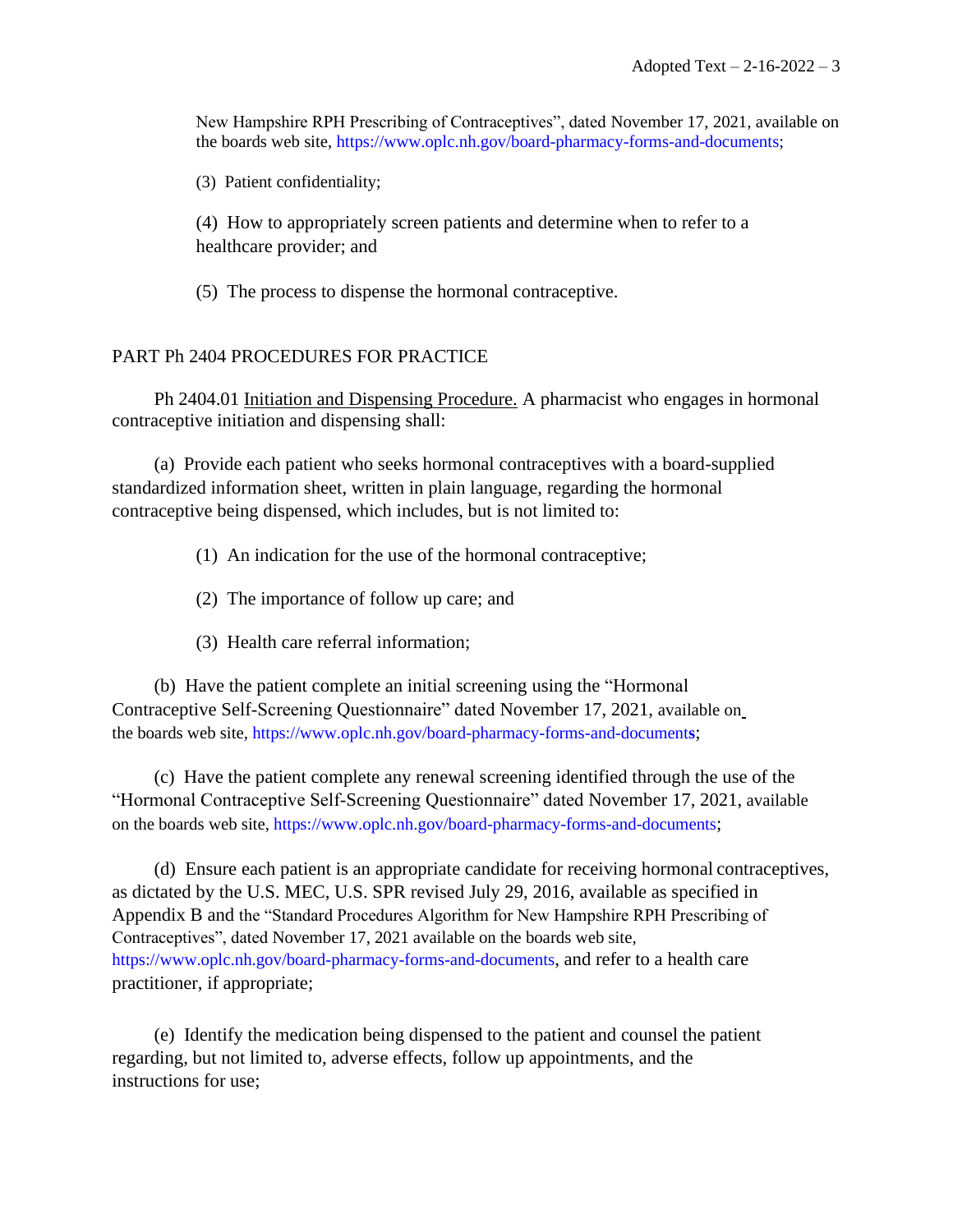(f) Provide each patient with an "After Visit" summary sheet;

(g) Based upon a patient's request, provide electronically, in writing, or fax within 24 hours to the patient's primary care practitioner, or a pharmacist-referred practitioner if the patient does not have a primary care practitioner, a copy of the NH Self-Screening Questionnaire, the hormonal contraceptive that has been prescribed and dispensed to the patient, and any other relevant notes; and

(h) Based upon a patient's request, provide the patient who does not have a primary care practitioner and does not wish to be referred to a primary care practitioner a written copy of his or her record, which shall include, but not be limited to, the NH Self-Screening Questionnaire.

#### Ph 2404.02 Recordkeeping Procedures.

(a) A pharmacist engaging in the initiation and dispensing of hormonal contraceptives shall maintain patient records for a minimum of 7 years.

(b) Maintained patient records shall, at a minimum, include:

(1) The name and date of birth of the patient;

(2) A copy of the "Hormonal Contraceptive Self-Screening Questionnaire" dated November 17, 2021, completed by the patient;

(3) Evidence that the patient was screened;

(4) Counseling information relayed to patient;

(5) Based upon patient request, evidence that the practitioner was provided with the self- screening questionnaire and notified of the drug dispensed;

(6) Name, dose, strength, quantity, and directions of the hormonal contraceptive dispensed; and

(7) Signature of the patient.

# PART Ph 2405 STANDARDS OF PRACTICE

Ph 2405.01 Patient Age Requirements. Pharmacists shall only dispense hormonal contraceptives to a person who is:

(a) At least 18 years of age, regardless of whether the person has evidence of a previous prescription from a primary care practitioner or a women's health care practitioner for a hormonal contraceptive; or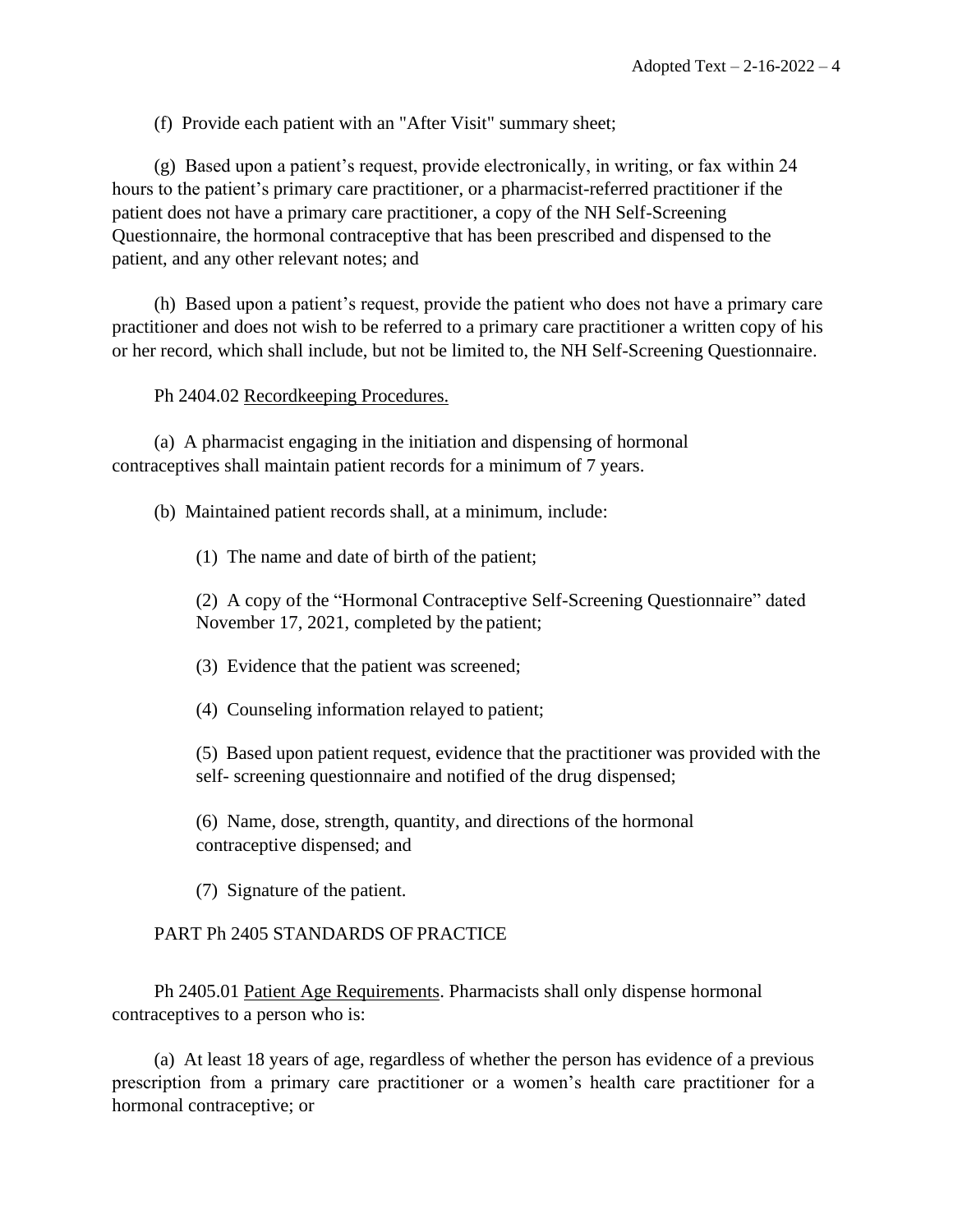(b) Under 18 years of age, only if the person has evidence of a previous prescription from a primary care practitioner or women's health care practitioner for a hormonal contraceptive.

#### Ph 2405.02 Pharmacist Standards of Practice.

(a) Licensed pharmacists who dispense hormonal contraceptives shall comply with the board's rules, U.S. MEC, U.S. SPR, and the "Standard Procedures Algorithm for New Hampshire RPH Prescribing of Contraceptives", dated November 17, 2021 available on the boards web site, <https://www.oplc.nh.gov/board-pharmacy-forms-and-documents>.

(b) The board's rules, U.S. MEC, U.S. SPR, "Standard Procedures Algorithm for New Hampshire RPH Prescribing of Contraceptives", dated November 17, 2021 available on the boards web site,<https://www.oplc.nh.gov/board-pharmacy-forms-and-documents>, and any other ACPE shall be kept on the pharmacy premises and be available electronically for board review upon request.

#### PART Ph 2406 IMMUNITY

Ph 2406.01 Immunity. The board shall not penalize licensed pharmacists under this chapter for following standing orders that contains a defect as long as the requirements in Ph 2400 and RSA 318:47-1 are satisfied.